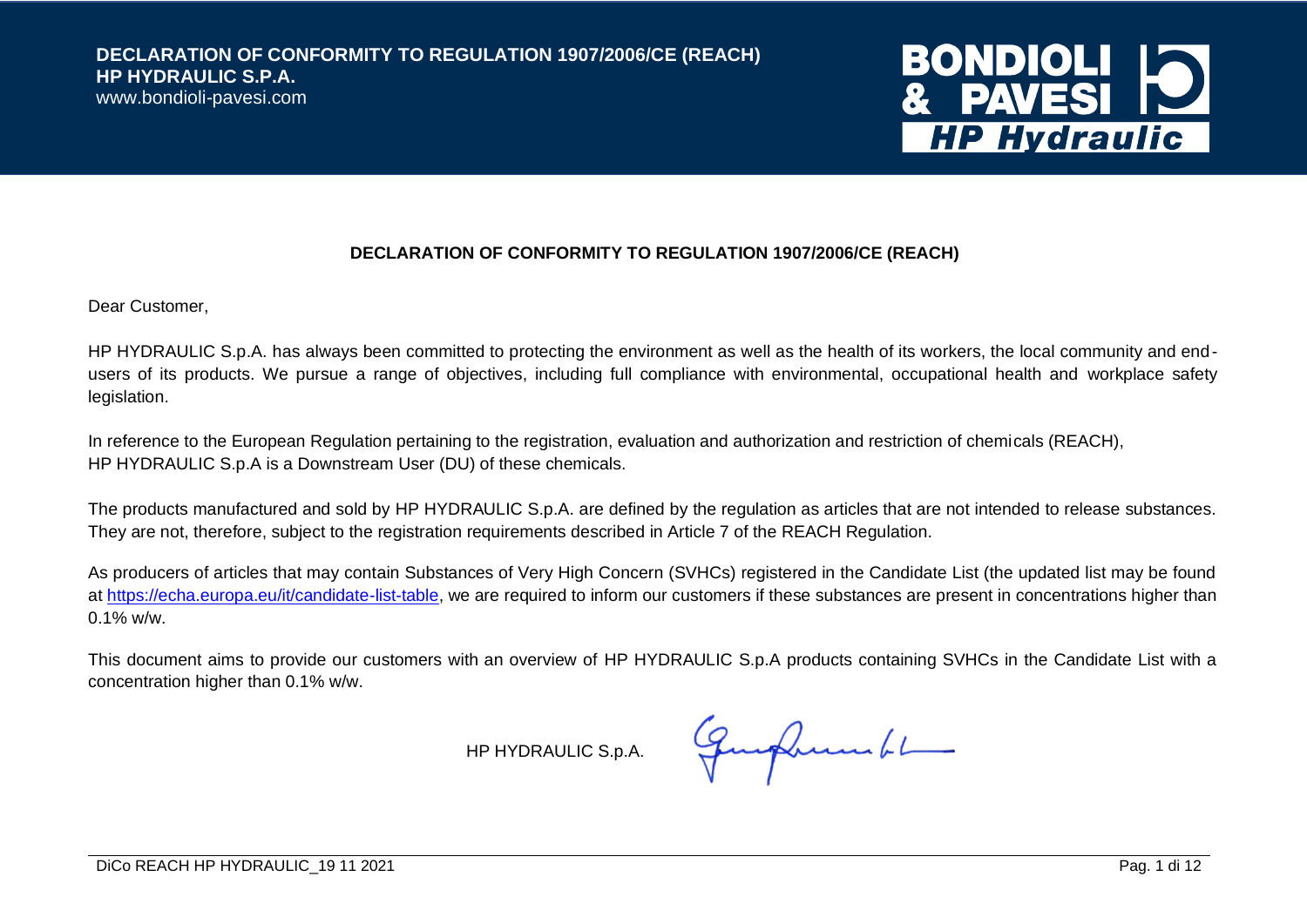www.bondioli-pavesi.com

| <b>AXIAL PISTON PUMPS</b> |                           |                                      |             |               |
|---------------------------|---------------------------|--------------------------------------|-------------|---------------|
| <b>Article name</b>       | Item number               | <b>SCIP number</b>                   | <b>SVHC</b> |               |
| A3                        | HPA3##############        | 021171ac-1a41-47ec-8bda-5a4f6439666b | Lead        | CAS 7439-92-1 |
| A4                        | HPA4##############        | fe20c10c-88af-4cd7-8add-47c44fd9c68d | Lead        | CAS 7439-92-1 |
| A <sub>6</sub>            | HPA6##############        | c159e18b-79e3-4f40-b846-138019cfdd8c | Lead        | CAS 7439-92-1 |
| HMA0                      | $HMAO$ ################## | 47e712e7-5fcb-45d2-b90f-39eb6d9e1887 | Lead        | CAS 7439-92-1 |
| HMA1                      |                           | fed6e7ee-c17c-49c7-87e4-e04afd83148e | Lead        | CAS 7439-92-1 |
| HMA <sub>2</sub>          |                           | 38d46345-580e-4520-a57e-1a9982f4fe99 | Lead        | CAS 7439-92-1 |
| <b>HMAD</b>               |                           | b10d2493-06d8-47d2-a2ae-0b1ed1e18454 | Lead        | CAS 7439-92-1 |
| HMP0                      | $HMPO$ ###############    | 1a6d7b6d-f942-436e-9fcf-23986b6bc4ee | Lead        | CAS 7439-92-1 |
| HMP1                      | HMP1##############        | 7ca4ac4a-a9ab-4414-9880-15c3254c18c0 | Lead        | CAS 7439-92-1 |
| <b>HMPF</b>               |                           | 06c698c5-701f-4d5b-a033-087a33ce4796 | Lead        | CAS 7439-92-1 |
| <b>HMPL</b>               |                           | 616203e5-6ddc-4a7c-8842-493427226d3a | Lead        | CAS 7439-92-1 |
| <b>HMPS</b>               |                           | 84ff1636-c249-4e83-80fd-8aa55c4c2324 | Lead        | CAS 7439-92-1 |
| <b>HMPZ</b>               |                           | d67fc622-d287-4657-bd5e-5810a7950177 | Lead        | CAS 7439-92-1 |
| <b>HMW</b>                |                           | 3bdc76ef-a42f-4191-9373-14c550b23952 | Lead        | CAS 7439-92-1 |
| M4AP                      | HP398#############        | 1bc63623-5c6b-470b-9baa-3937efe032ee | Lead        | CAS 7439-92-1 |
| M4PV                      | HP308#############        | ec91d490-7289-45b7-892a-1d53d51bf098 | Lead        | CAS 7439-92-1 |
| M4PV                      | HP309#############        | 50dc75a4-a99f-404a-8b32-1700bb12f4d9 | Lead        | CAS 7439-92-1 |
| M4PV                      | HP312#############        | 116fdde5-16c0-452a-9855-1544078b4fc2 | Lead        | CAS 7439-92-1 |
| M4PV                      | HP314#############        | 125c6677-10d2-4521-b994-b4daa81f7e1b | Lead        | CAS 7439-92-1 |
| M4PV                      | HP349#############        | 824279f8-129c-49ba-a7dd-d1b8a94680ae | Lead        | CAS 7439-92-1 |
| M4PV                      | HP354#############        | 05dd9a7e-bdec-4916-977f-a5e2953fdd9c | Lead        | CAS 7439-92-1 |
| M4PV                      | HP357#############        | 583ff431-7734-4725-a289-12352caa4510 | Lead        | CAS 7439-92-1 |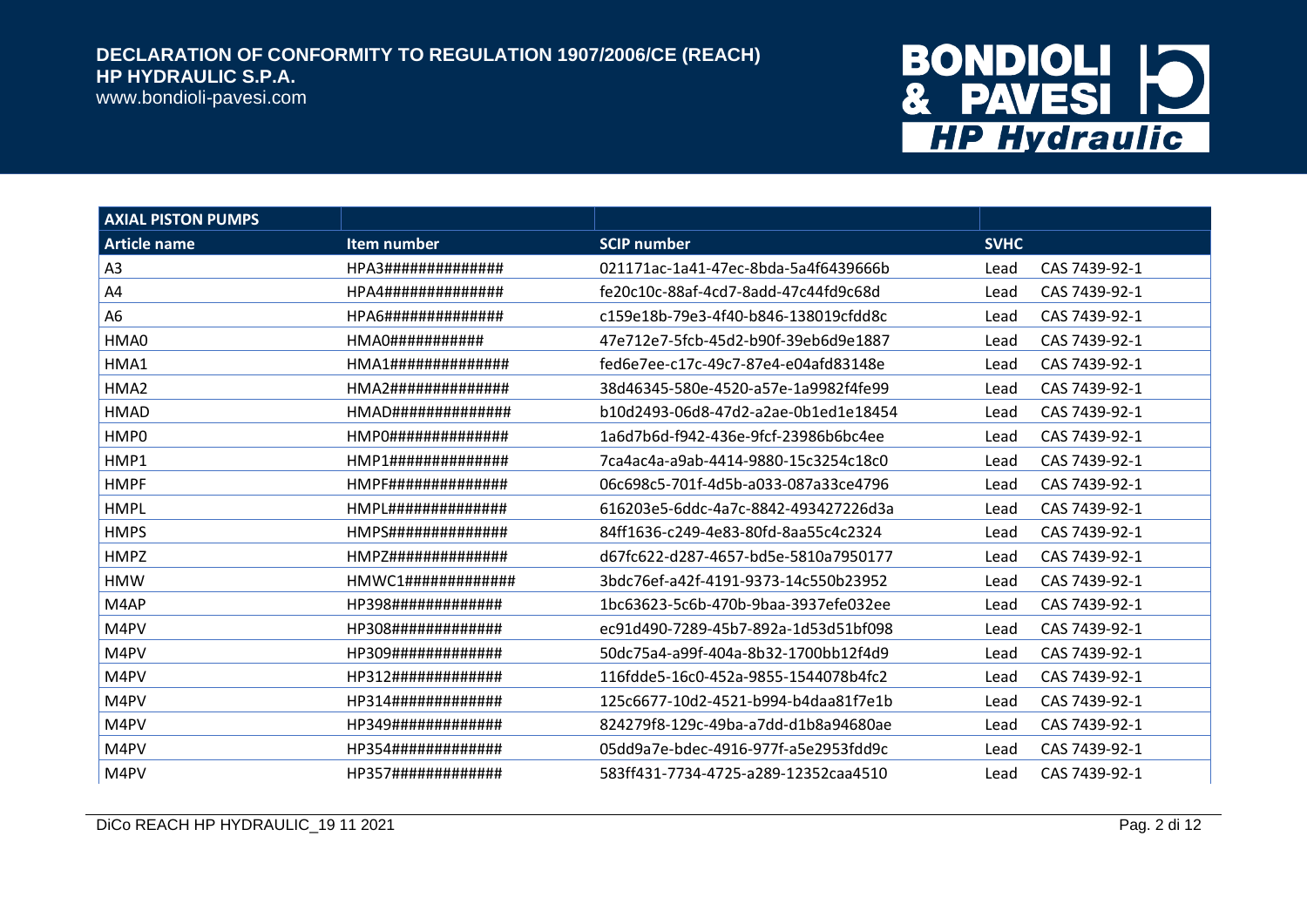

| M4PV                   | HP360############# | 63ef1e49-5acf-46c9-be2d-d6954bdbf81a | Lead | CAS 7439-92-1 |
|------------------------|--------------------|--------------------------------------|------|---------------|
| M4PV                   | HP364############# | af4cddf3-6465-4880-8034-e13521aa6a60 | Lead | CAS 7439-92-1 |
| M4PV                   | HP390############# | 4f074c2f-f0e2-434f-a0ba-c70d0b043f09 | Lead | CAS 7439-92-1 |
| M4PV                   | HP393############# | 99da8e79-f281-4a68-ad4e-472ab66deee3 | Lead | CAS 7439-92-1 |
| M6PV                   | HP307############# | dec12603-53f8-4b78-a343-1a8eee749d3f | Lead | CAS 7439-92-1 |
| M6PV                   | HP367############# | cb842af5-1482-4d6f-8320-03aec7d6921c | Lead | CAS 7439-92-1 |
| M6PV                   | HP381############# | cc82a193-9ccf-4f9f-a4b9-deb65407e320 | Lead | CAS 7439-92-1 |
| NT10                   | HP334############# | 70721590-72d0-4f87-a54c-1e379501d15c | Lead | CAS 7439-92-1 |
| NT10                   | HP335############# | a1d9008e-b861-4744-a022-70a7ce32a36c | Lead | CAS 7439-92-1 |
| <b>NT12</b>            | HP319############# | 6e6eb974-d54f-4342-b614-8d83370b0de8 | Lead | CAS 7439-92-1 |
| P <sub>2</sub>         | HPP2############## | ade4582c-9231-4360-a2c3-80e94a100308 | Lead | CAS 7439-92-1 |
| P4                     | HPP4############## | f3049bbe-e251-404d-acdb-0ce3f83558b5 | Lead | CAS 7439-92-1 |
| P <sub>5</sub>         | HPP5############## | 4d39dc2a-bd03-4a52-bada-58ec5e3ac0bf | Lead | CAS 7439-92-1 |
| P <sub>6</sub>         | HPP6############## | 1edc34e3-2e77-4a1a-be53-32d1cfa466d4 | Lead | CAS 7439-92-1 |
| P7                     | HPP7############## | f571d55e-be41-4646-ab1d-e3011130fadf | Lead | CAS 7439-92-1 |
| P <sub>8</sub>         | HPP8############## | f5d9cf5f-8988-4758-9181-fd558472a866 | Lead | CAS 7439-92-1 |
| P <sub>9</sub>         | HPP9############## | eddd2dca-909d-445d-bb0e-e4dc65c91944 | Lead | CAS 7439-92-1 |
| <b>Compact Group</b>   | HP304############# | 81890e67-384e-4ded-a629-73d78fd73b3d | Lead | CAS 7439-92-1 |
| <b>Compact Group</b>   | HP305############# | ae355d04-df9a-43d9-80d5-0a728799984f | Lead | CAS 7439-92-1 |
| Pumps with belt pulley | HP311############# | fa51b0ba-5796-4838-a6ed-7f929a8058c7 | Lead | CAS 7439-92-1 |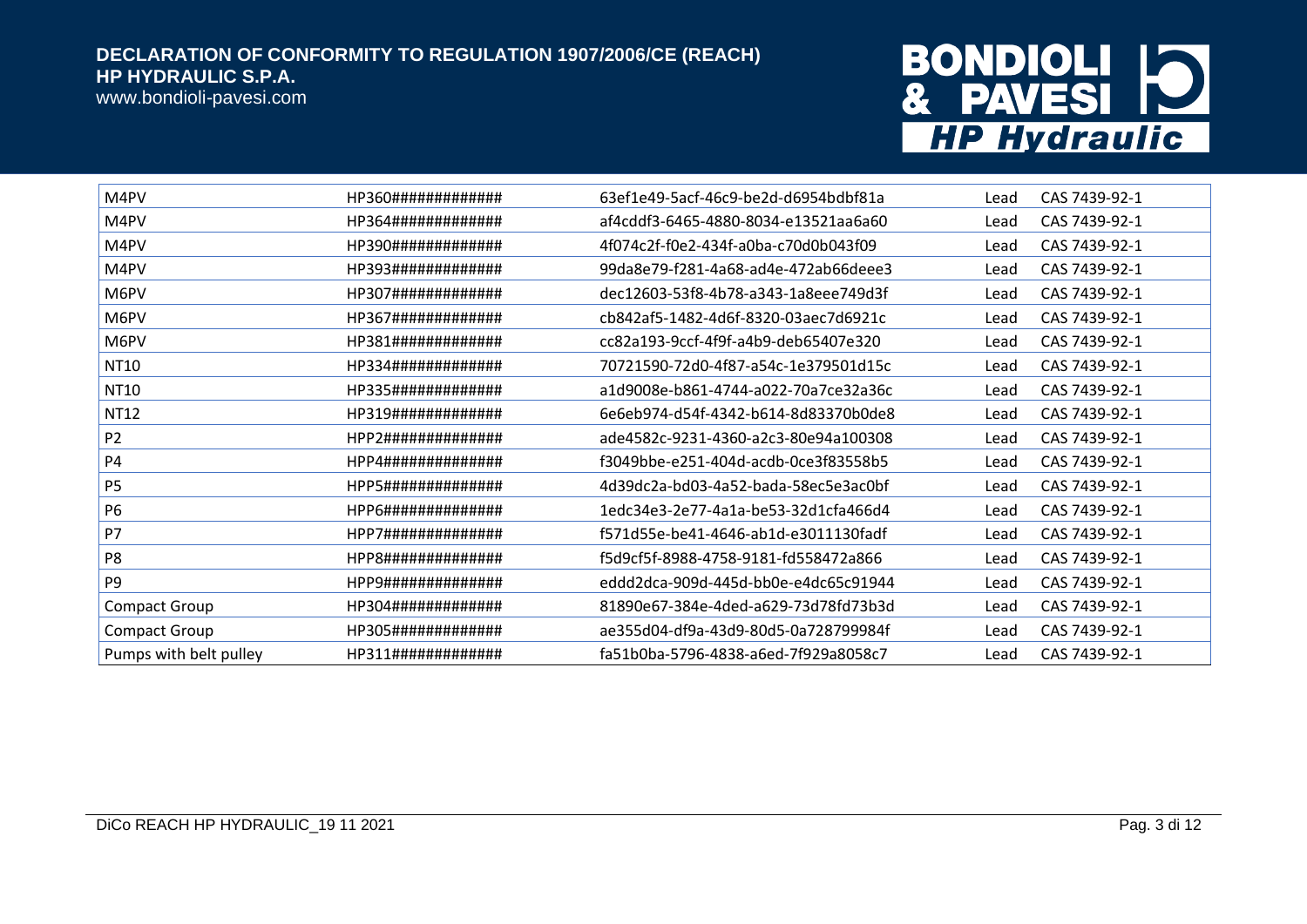www.bondioli-pavesi.com

| <b>AXIAL PISTON MOTORS</b> |                           |                                      |             |               |
|----------------------------|---------------------------|--------------------------------------|-------------|---------------|
| <b>Article name</b>        | Item number               | <b>SCIP</b> number                   | <b>SVHC</b> |               |
| BA                         | <b>HMBF##############</b> | 7d513631-3628-4eb7-9b71-f401f618d60a | Lead        | CAS 7439-92-1 |
| BA                         | <b>HPBA##############</b> | 68b02802-8aa5-4d23-bc07-42f9b38502c9 | Lead        | CAS 7439-92-1 |
| M <sub>0</sub>             | HMMO################      | 767085c7-a6c3-476a-a4f0-297955c0258e | Lead        | CAS 7439-92-1 |
| M4MF                       | HP313#############        | 1f12b0f6-5eeb-4821-9c93-8b15fe0d311b | Lead        | CAS 7439-92-1 |
| M4MF                       | HP315#############        | 942a73fd-4684-4726-ba8f-cd777940e129 | Lead        | CAS 7439-92-1 |
| M4MF                       | HP355#############        | 758819e7-8e37-4c9f-8ef4-31ec536371b9 | Lead        | CAS 7439-92-1 |
| M4MF                       | HP358#############        | 20392b95-b454-4c19-83f4-97d7e7c8a75b | Lead        | CAS 7439-92-1 |
| M4MF                       | HP361#############        | 9d54e666-e350-4425-be4a-ed65423e86e8 | Lead        | CAS 7439-92-1 |
| M4MF                       | HP365#############        | 9803a3cb-afb3-4405-88f1-f934a211ddd6 | Lead        | CAS 7439-92-1 |
| M4MF                       | HP391#############        | 49a344ac-cea6-4f0c-8b48-da00adea73ae | Lead        | CAS 7439-92-1 |
| M4MF                       | HP394#############        | 39186443-b8d2-4ea3-a2e5-1aa8ebe0ac4a | Lead        | CAS 7439-92-1 |
| M4MV                       | HP356#############        | 3b888c66-1e87-47d7-83a8-84dd1338d51b | Lead        | CAS 7439-92-1 |
| M4MV                       | HP359#############        | 7a9b576c-0fee-4787-81af-d3843a201d43 | Lead        | CAS 7439-92-1 |
| M4MV                       | HP363#############        | 04066a0e-2b2c-4ea4-9d78-03c6fdac8264 | Lead        | CAS 7439-92-1 |
| M4MV                       | HP366#############        | f24e7255-3fb7-41f2-af75-f6be74f16162 | Lead        | CAS 7439-92-1 |
| M4MV                       | HP392#############        | 724f5f60-c1c7-4ebd-a34d-7b8de2df4edf | Lead        | CAS 7439-92-1 |
| M5MF                       | HP376#############        | hfb00b57-88dd-4c45-a25a-ff428fa1e22b | Lead        | CAS 7439-92-1 |
| M5MF                       | HP386#############        | 8b24d744-f63e-4656-8ea3-d5d3dbcd3302 | Lead        | CAS 7439-92-1 |
| M5MV                       | HP377#############        | 5cb3dce1-afc6-49be-95eb-dd9dfb9e2994 | Lead        | CAS 7439-92-1 |
| M5MV                       | HP387#############        | ba1b96a9-7a84-4bba-9959-74b6eae38be5 | Lead        | CAS 7439-92-1 |
| M7                         | HPM7##############        | 8b399687-e83a-4e16-88fb-96ed982c177b | Lead        | CAS 7439-92-1 |
| M <sub>8</sub>             | HPM8##############        | 201080b4-9e01-4483-a5af-ba48b0521e98 | Lead        | CAS 7439-92-1 |
| V <sub>3</sub>             | HPV3##############        | 5fec6ed2-48a5-43ce-a680-4b0907d5e10f | Lead        | CAS 7439-92-1 |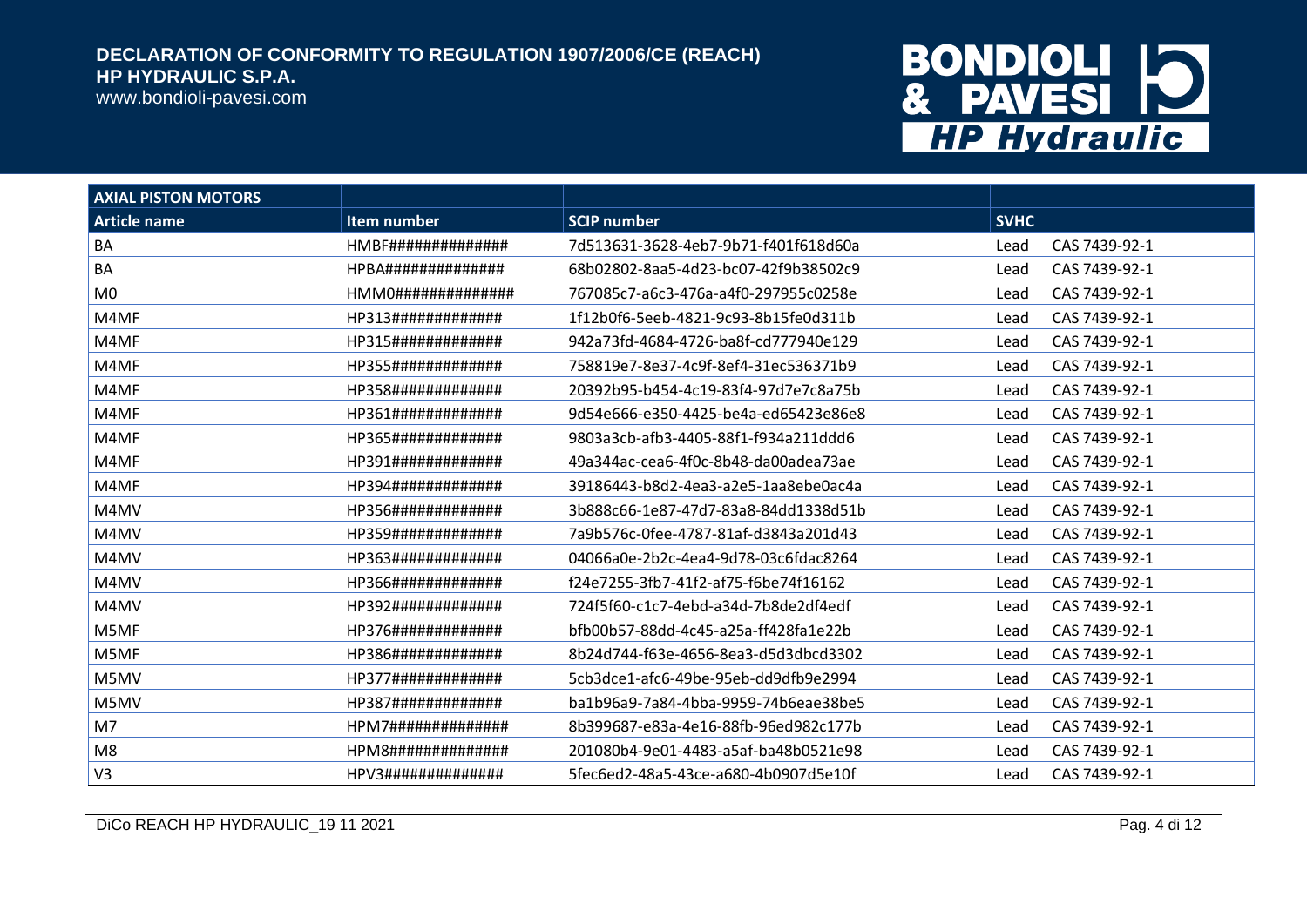www.bondioli-pavesi.com

| V <sub>4</sub>     | HPV4############## | 33043016-9c98-4117-a4d8-238621c118d0 | Lead | CAS 7439-92-1 |
|--------------------|--------------------|--------------------------------------|------|---------------|
| Bow Thruster motor | HP303############# | 656c8f8e-e830-4a42-9e9b-21ff9a5d069b | Lead | CAS 7439-92-1 |
| Cartridge motor    | HP399############# | 8c26d874-f956-48d1-9903-9edf2a87267f | Lead | CAS 7439-92-1 |

| <b>COUPLING SYSTEMS</b>           |                        |                                      |             |               |
|-----------------------------------|------------------------|--------------------------------------|-------------|---------------|
| Article name                      | Item number            | <b>SCIP number</b>                   | <b>SVHC</b> |               |
| Belt pulley supports              | HP301#############     | 65a7e815-d42e-4a53-b04d-cf1c3b9462b9 | Lead        | CAS 7439-92-1 |
| <b>Bellhousing</b>                | HMF26########          | 7392e196-4dd8-4ecf-9959-60af2cd9037f | Lead        | CAS 7439-92-1 |
| Hub                               | HMF25########          | 056444b6-8bf7-4592-9422-3e1d656ceb22 | Lead        | CAS 7439-92-1 |
| Kit hub + nylon flange            | HMFFM#######           | 6a2f65c4-1fa9-4e19-abd4-392384d539da | Lead        | CAS 7439-92-1 |
| Kit KAS 42                        | HMFKAS42S8P40GBH01     | 2bd2b76c-ebb2-4c45-8b72-1ebbda5298f8 | Lead        | CAS 7439-92-1 |
| Kit KEA                           | HMFKE#############     | cb3d184d-0966-43de-bc87-50fec75865e2 | Lead        | CAS 7439-92-1 |
| Kit SAE + belt pulley shaft       | HMFH4500####           | d60f645d-d8fb-4ba8-890c-d012e76a9722 | Lead        | CAS 7439-92-1 |
| PTO rigid coupling systems (4233  |                        |                                      |             |               |
| series)                           | HMFH4233D##            | 77dddedc-6441-4ca7-862c-c4f3fc9e8b6e | Lead        | CAS 7439-92-1 |
| PTO rigid coupling systems (for   |                        |                                      |             |               |
| elect. Motor)                     | HMFL##############     | b54263b1-b6a1-417e-89fb-a25779a46eae | Lead        | CAS 7439-92-1 |
| PTO Rigid coupling systems (Hub,  |                        |                                      |             |               |
| Sleeve)                           | HMFKM#######           | 25e704ca-9f5b-47d7-81ac-be2f5754138e | Lead        | CAS 7439-92-1 |
| PTO rigid coupling systems (KPS)  | HMFKPS############     | cff2a9fe-e13e-4cb3-bed5-9cb0f88e04bb | Lead        | CAS 7439-92-1 |
| Rigid coupling systems _ A series | HMFA########           | 7c096958-c9fb-4ecd-a19e-4fc4fac1e217 | Lead        | CAS 7439-92-1 |
| Rigid coupling systems _ E series | $HMFE$ ############### | 3d2b3c3f-e80c-480d-80d7-9e1591aab5d1 | Lead        | CAS 7439-92-1 |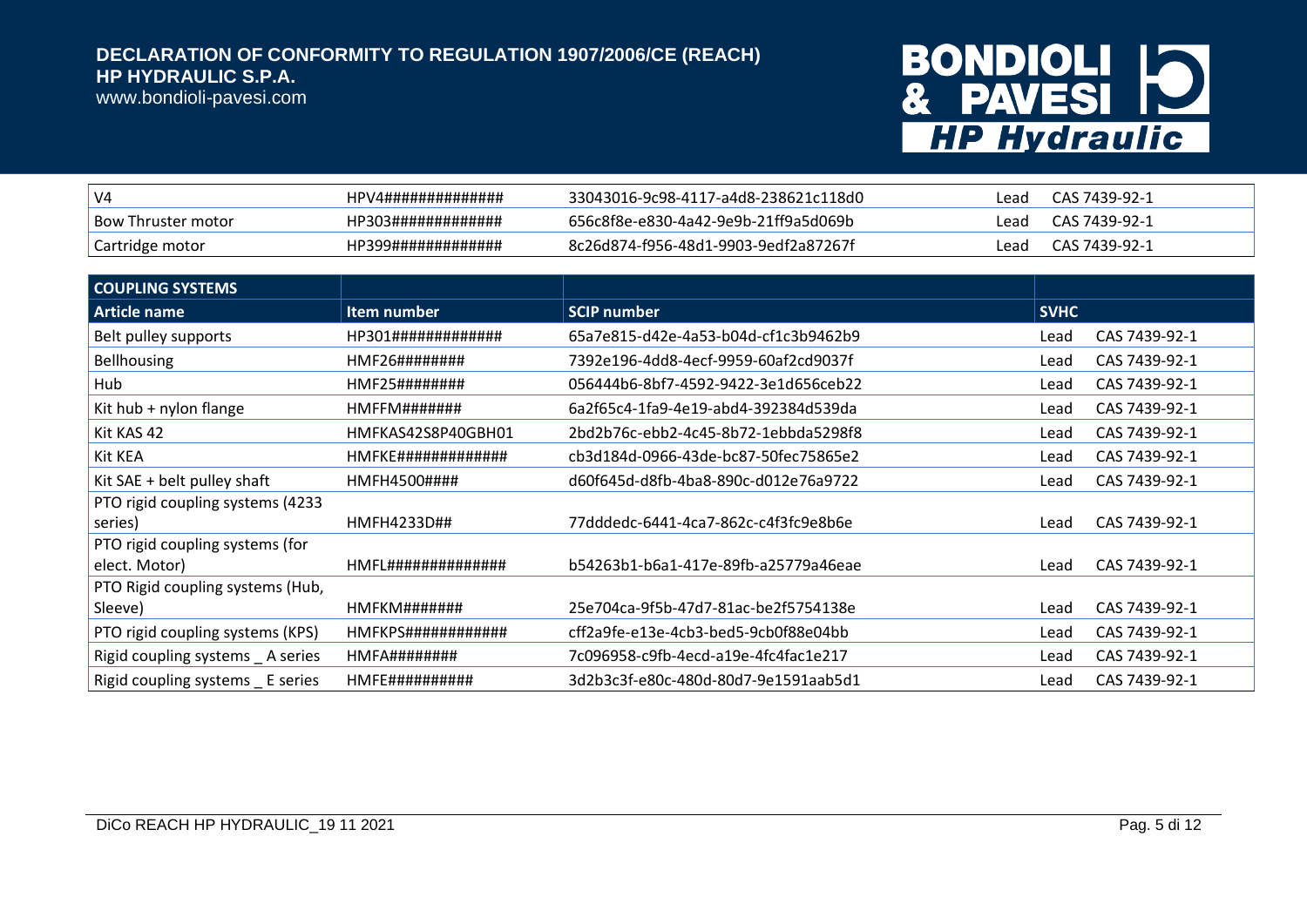

| <b>DO VALVES</b> |                    |                                      |                       |
|------------------|--------------------|--------------------------------------|-----------------------|
| Article name     | Item number        | SCIP number                          | <b>SVHC</b>           |
| DO VALVES        | DO################ | 7f9a7dd8-4a3a-4bb7-b448-3d03846470c4 | CAS 7439-92-1<br>read |
| DO VALVES        | HMWDO5701#######   | a041c3a8-f906-4717-9f01-516354bb1f1b | CAS 7439-92-1<br>Lead |

| <b>LELECTRONIC CONTROL UNITS &amp; 1</b><br>l TELEHANDLER KIT |                    |                                      |                       |
|---------------------------------------------------------------|--------------------|--------------------------------------|-----------------------|
| Article name                                                  | Item number        | SCIP number                          | <b>SVHC</b>           |
| ECU SC                                                        | HPFF2############# | 209845b1-683b-47f1-92f8-0c4dffacb4e5 | CAS 7439-92-1<br>Lead |
| I ECU SSPRO                                                   | HPEES############# | 45b241ff-1736-4b1c-af24-249d0b0fe7bf | CAS 7439-92-1<br>Lead |
| Telehandler Kit                                               | HPEK############## | 1a6d123d-b494-4855-b859-424e93521152 | CAS 7439-92-1<br>Lead |

| l FEEDING UNITS |                                     |                                      |             |               |
|-----------------|-------------------------------------|--------------------------------------|-------------|---------------|
| Article name    | Item number                         | <b>SCIP number</b>                   | <b>SVHC</b> |               |
| Feeding unit    | $HPI100$ ########################## | 39ddc9e7-14f2-4d7b-ab32-9020d59aa64b | Lead        | CAS 7439-92-1 |
| Feeding unit    | <b>HPUAA##############</b>          | cea86270-bcf6-4b70-95ee-88a208ce755a | Lead        | CAS 7439-92-1 |
| Feeding unit    | HPUAC#############                  | df4c1290-f862-4c5e-ad43-b6935e087612 | Lead        | CAS 7439-92-1 |
| Feeding unit    | <b>HPUCC##############</b>          | 28e90314-e02f-4625-9d99-35e9e4106e8f | Lead        | CAS 7439-92-1 |
| Feeding unit    |                                     | 58232208-9de9-41fb-ac4b-4fded85d212e | Lead        | CAS 7439-92-1 |
| Feeding unit    | <b>HPULC##############</b>          | 9eae2d34-a8f2-4d2d-aa39-8133b13ffc00 | Lead        | CAS 7439-92-1 |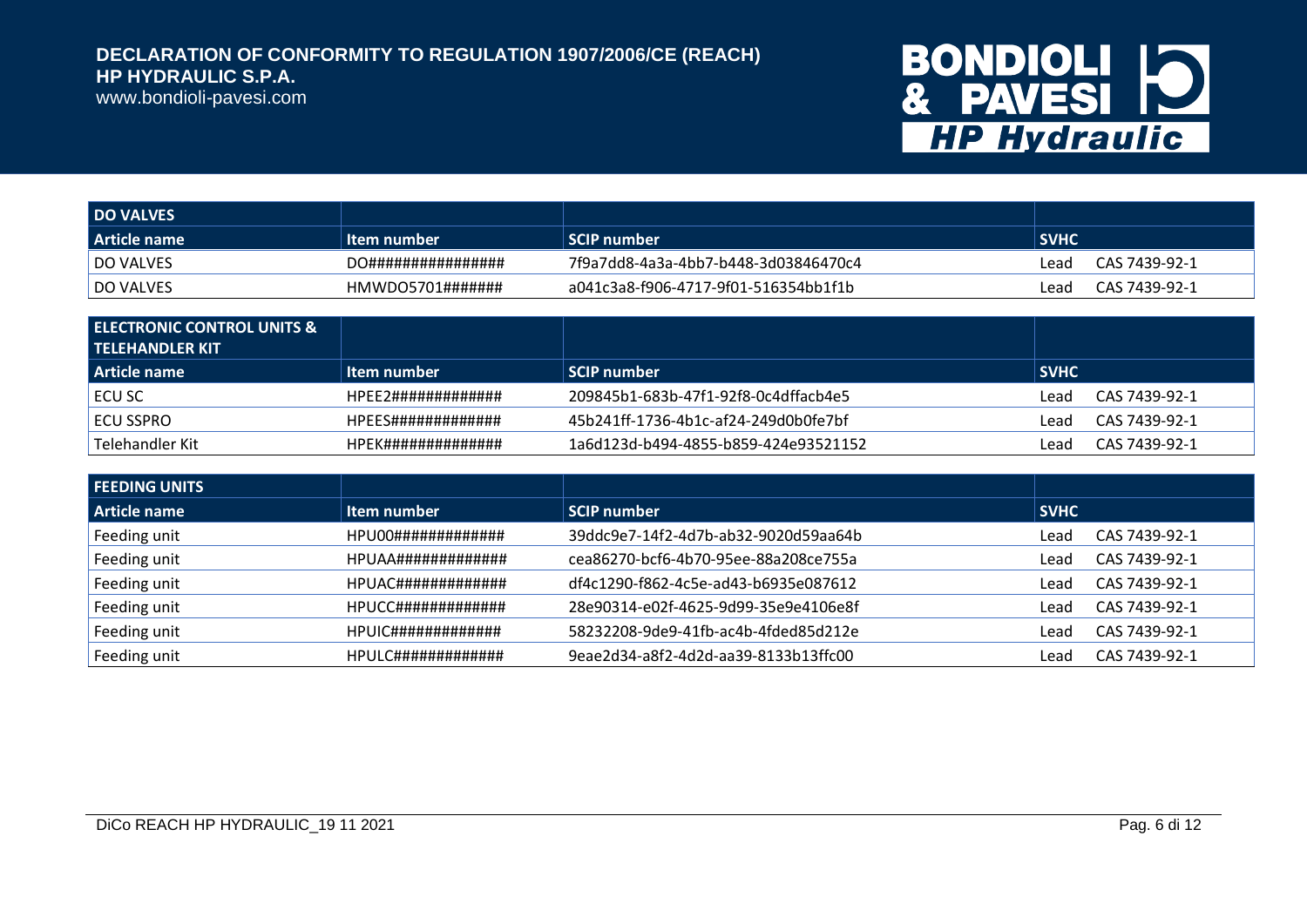www.bondioli-pavesi.com

| <b>GEAR PUMPS &amp; FLOW DIVIDERS</b> |                    |                                      |                       |
|---------------------------------------|--------------------|--------------------------------------|-----------------------|
| Article name                          | Item number        | <b>SCIP number</b>                   | <b>SVHC</b>           |
| <b>HPLP</b>                           | HPLP############## | b298bc26-aefb-4a31-9d0b-7ad223e01892 | CAS 7439-92-1<br>Lead |
| <b>HPGP</b>                           | HPGP############## | 75950ef1-e9ba-4d8d-9426-0fce9fab9a64 | CAS 7439-92-1<br>Lead |
| <b>HPXP</b>                           | HPXP############## | 22d84f86-eba5-4e79-b761-094d691b9082 | CAS 7439-92-1<br>Lead |
| <b>HPZP</b>                           | HP7P############## | dbf67e31-0dab-4e5d-852b-acb75f14b3a1 | CAS 7439-92-1<br>Lead |
| Flow dividers                         | HPLD############## | 34161284-c832-4198-a1fd-e8f7f2e1ac34 | CAS 7439-92-1<br>Lead |

| l GEAR MOTORS |                    |                                      |                       |
|---------------|--------------------|--------------------------------------|-----------------------|
| Article name  | Item number        | SCIP number                          | <b>SVHC</b>           |
| <b>HPLM</b>   | HPLM############## | fb238d7a-ea55-4f33-884b-95193c7bf7e0 | CAS 7439-92-1<br>Lead |
| <b>HPGM</b>   | HPGM############## | 107db0fb-8609-4447-926e-cedd9e8cd627 | CAS 7439-92-1<br>Lead |
| <b>HPZM</b>   | HPZM############## | ce9d7ef1-2a84-4a6d-816b-448aa8702c40 | CAS 7439-92-1<br>Lead |

| <b>SERVOCONTROLS, GRIPS</b> |                                            |                                      |                       |
|-----------------------------|--------------------------------------------|--------------------------------------|-----------------------|
| Article name                | Item number                                | <b>SCIP number</b>                   | <b>SVHC</b>           |
| Hydraulic manipulator       | HP3HJ#############                         | 741e2267-efd4-48b0-aebb-eb1e2d34b47e | CAS 7439-92-1<br>Lead |
| Hydraulic manipulator       | HP3HT#############                         | 1ab96ce0-00e7-413d-893f-024bbe9bf2d6 | CAS 7439-92-1<br>Lead |
| <b>Electronic Joystick</b>  | HPEG##############                         | 0de01046-5036-42d4-b202-06c9d7d671c4 | CAS 7439-92-1<br>Lead |
| <b>Electronic Joystick</b>  | <b>HPEJ##############</b>                  | cab2ead4-e436-4d3c-88d5-3e21035c2502 | CAS 7439-92-1<br>Lead |
| Single axis servo control   | <b>HPCS###############################</b> | 587f4100-6535-41db-bca3-d38ec900166e | CAS 7439-92-1<br>Lead |
| Double axis servo control   | HPCJ##############                         | d23977a1-7826-47ce-87d4-d9f717e536d6 | CAS 7439-92-1<br>Lead |
| Three axis servo control    | <b>HPCD##############</b>                  | 586041cf-e685-4375-a9f4-b1f3fab6344a | CAS 7439-92-1<br>Lead |
| Servo controls with pedal   | <b>HPCF###############</b>                 | ec32dbfa-3018-47cc-ad57-2a24b7adb7a0 | CAS 7439-92-1<br>Lead |
| Grips                       | <b>HPCI###############</b>                 | 2827baf9-346d-4c98-a3b5-22b53d538ff9 | CAS 7439-92-1<br>Lead |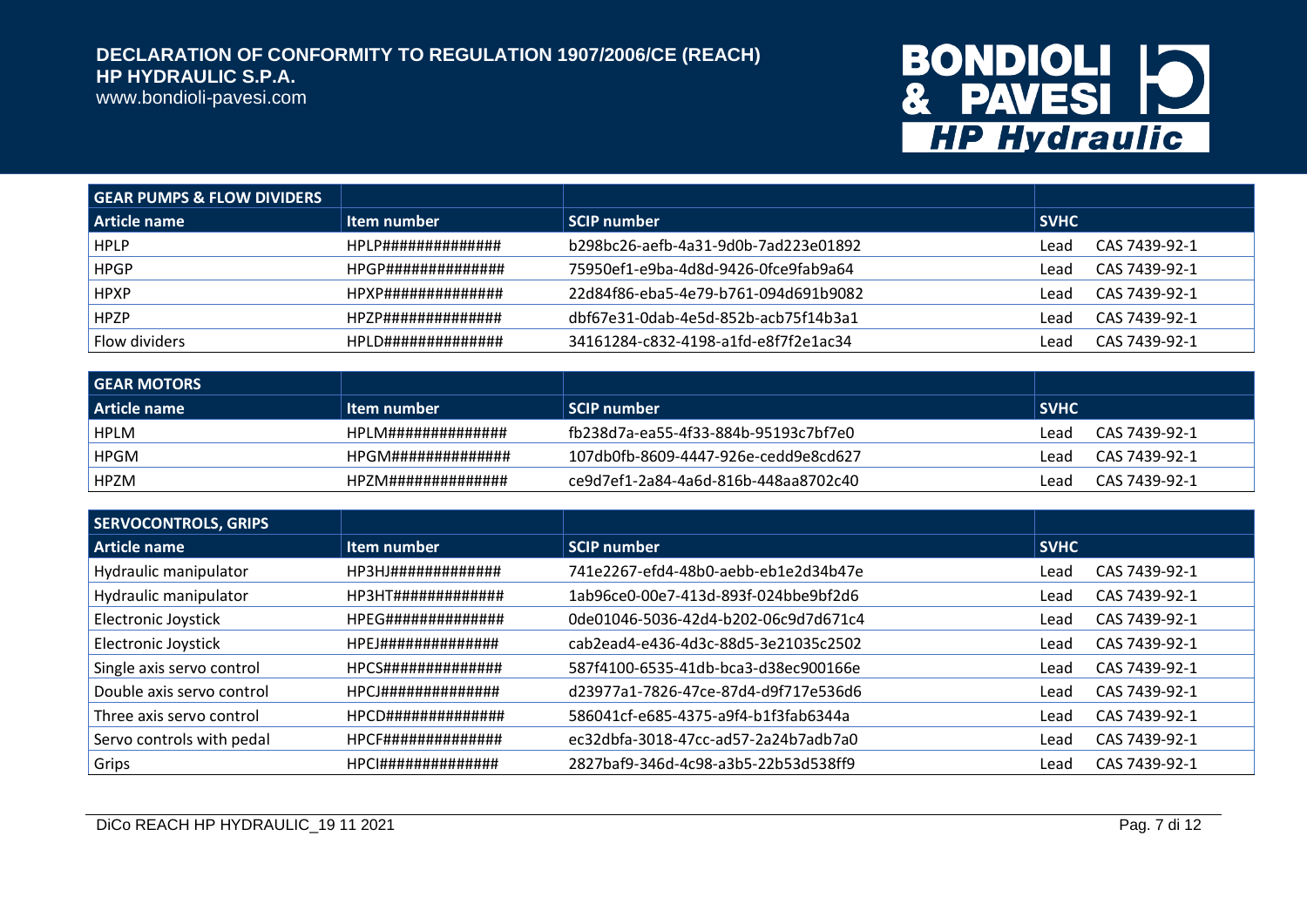www.bondioli-pavesi.com

| <b>SPARE PARTS &amp; ACCESSORIES</b> |                           |                                      |             |               |
|--------------------------------------|---------------------------|--------------------------------------|-------------|---------------|
| <b>Article name</b>                  | Item number               | <b>SCIP number</b>                   | <b>SVHC</b> |               |
| Adapter                              | HPC29#############        | 5f296b4f-6cf3-4a13-87bd-c9c5f44697d7 | Lead        | CAS 7439-92-1 |
| Adapter                              | HPC41#############        | c38abb97-65b2-4897-a52a-93182e0134d3 | Lead        | CAS 7439-92-1 |
| Assembling kit for predisposed pumps | HPLKA#############        | 3c21f28d-e392-4885-b1f6-45ce99202b3c | Lead        | CAS 7439-92-1 |
| <b>Ball joint</b>                    | HP287#############        | c71a6a6d-611e-440b-88cf-4659426c76bd | Lead        | CAS 7439-92-1 |
| <b>Bearing</b>                       | HP270#############        | 18a82d0e-dbb8-4147-8771-a867d0696d27 | Lead        | CAS 7439-92-1 |
| <b>Bushing</b>                       | HP214#############        | 53966cb7-04dd-4edf-9b79-458cc6bb3e2c | Lead        | CAS 7439-92-1 |
| <b>Bushing</b>                       | HP216#############        | de35c79e-58e5-4df1-8564-4dcbc7040fc7 | Lead        | CAS 7439-92-1 |
| <b>Bushing</b>                       | HPL21#############        | a72b1a1a-679d-4560-bd05-cc6214ce007d | Lead        | CAS 7439-92-1 |
| <b>Bushing</b>                       | <b>HPLS##############</b> | 6f02c0f9-7e5f-4dd3-bf12-f90da8d03994 | Lead        | CAS 7439-92-1 |
| Bypass solenoid                      | HP550#############        | 2711b7af-1f88-4f78-aed8-5a303f6a2444 | Lead        | CAS 7439-92-1 |
| Cartridge valve                      | HP513#############        | 07012bca-7fe4-49ca-baaa-c0f782b1f70e | Lead        | CAS 7439-92-1 |
| Cast Iron Housing                    | HPL22#############        | 629e69ad-9410-4e5d-b539-dccfd03e42cd | Lead        | CAS 7439-92-1 |
| Centering spring                     | HP218#############        | a5173b48-d4d0-451d-a99f-0ee24ec51de8 | Lead        | CAS 7439-92-1 |
| Connecting kit                       | HP478#############        | 1d01ccec-1a19-47c0-8dd7-2522777a0638 | Lead        | CAS 7439-92-1 |
| Connecting rod                       | HP253#############        | 72e61d17-0a0a-4ff5-8585-8e23b9dae825 | Lead        | CAS 7439-92-1 |
| Connector, switch                    | HP554#############        | 5f2c9234-5689-4030-83ce-59a8558eba73 | Lead        | CAS 7439-92-1 |
| Control group                        | HP411#############        | 255d3eae-b70b-4cee-bc11-645d42c6e0e5 | Lead        | CAS 7439-92-1 |
| Control group                        | HP413#############        | 952f65ef-3023-4f20-9619-c3935e23dd00 | Lead        | CAS 7439-92-1 |
| Control group                        | HPC44#############        | 9cb7fd7e-d48a-44b3-9718-5a06ba084369 | Lead        | CAS 7439-92-1 |
| Conversion kit and other small parts | HPC45#############        | 8731187b-9a68-4522-bdd8-ced3cd31bf6b | Lead        | CAS 7439-92-1 |
| Counter rotation                     | HPC46#############        | f7da82bc-21f6-462b-94a1-c1197d16fd0b | Lead        | CAS 7439-92-1 |
| Cover                                | HP414#############        | 16de87ad-0eae-4c04-ba62-1667576fdeb3 | Lead        | CAS 7439-92-1 |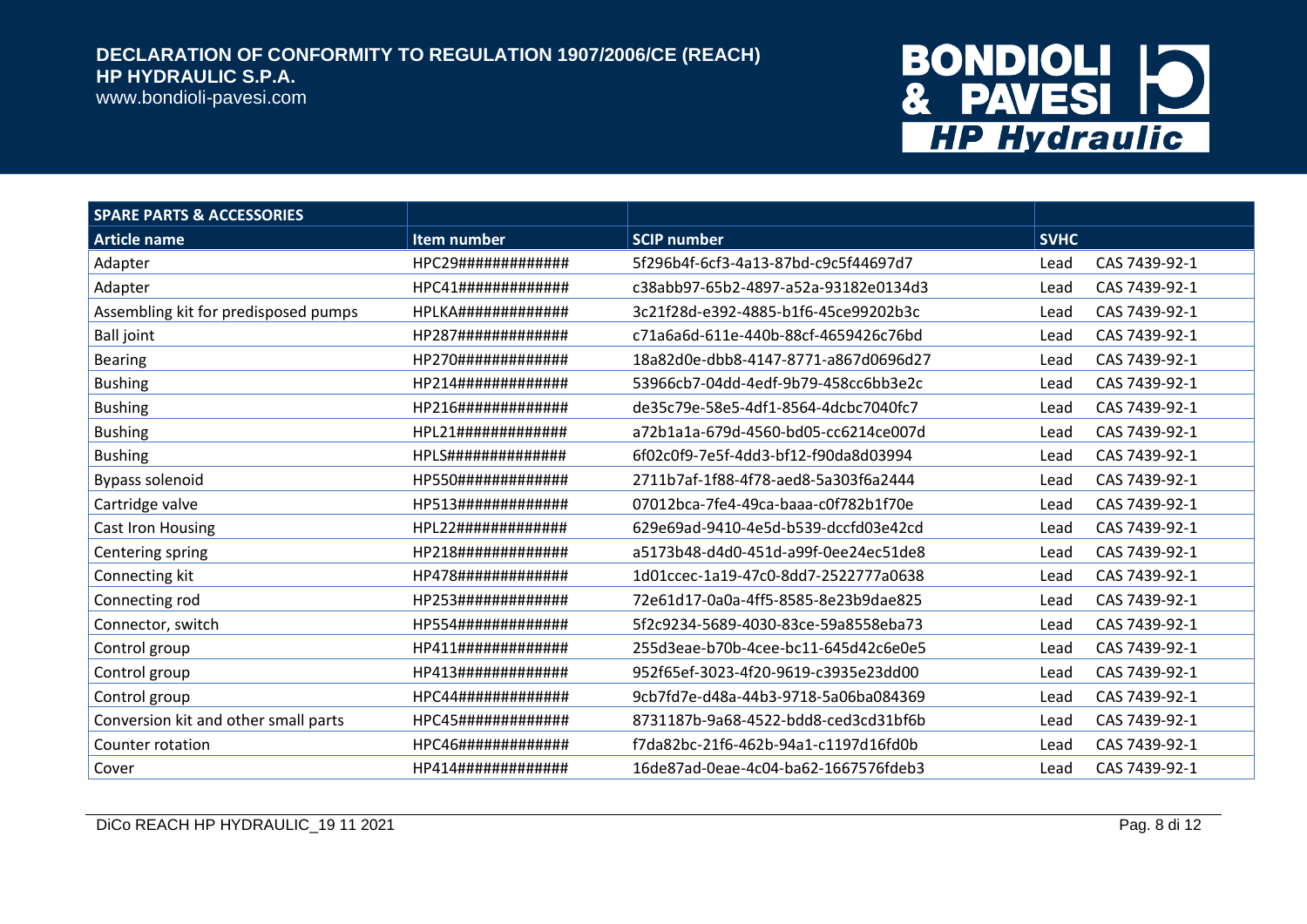

| <b>Cylinder Block</b>           | HP112#############  | 1856e9ce-9658-48dc-b18f-df3da4b7ff2b | Lead | CAS 7439-92-1 |
|---------------------------------|---------------------|--------------------------------------|------|---------------|
| <b>Cylinder Block</b>           | HP212############   | 1a4a8408-5f74-42d1-bc77-da6d7676880a | Lead | CAS 7439-92-1 |
| <b>Cylinder Block</b>           | HP408#############  | 50faf1ab-8944-4251-9e98-8dbe4c864e94 | Lead | CAS 7439-92-1 |
| DU                              | HPL51#############  | 8486ea0e-8c6b-4fa5-8015-dbd86bc1d863 | Lead | CAS 7439-92-1 |
| Ducts and pipe connections      | HP295#############  | b1aa56c6-2ce3-4b48-9364-78c06a521cbc | Lead | CAS 7439-92-1 |
| Electrovalve                    | HP590#############  | 176e4bd7-9995-4e55-bf18-1ea493c310f3 | Lead | CAS 7439-92-1 |
| Electrovalve                    | HPC47#############  | 12ea9512-4414-4a16-801d-c3b236005761 | Lead | CAS 7439-92-1 |
| Electrovalve                    | HP450#############  | 12a22ff2-5067-41cc-b9c5-e5d9fc2f5170 | Lead | CAS 7439-92-1 |
| Feeding pump                    | HP446############## | 7930cc3e-0d69-4ed7-9da7-37adac2ca3b5 | Lead | CAS 7439-92-1 |
| Filter E084-78                  | HMRE08478#          | 2268ee7a-b02f-492b-afe6-477c4790874c | Lead | CAS 7439-92-1 |
| Filter E158-268                 | HMRE158268#         | 5366d741-99ef-4de9-8942-6063b1572459 | Lead | CAS 7439-92-1 |
| Filter E198-168                 | HMRE198168#         | f02b79b8-b62d-4ebb-b68b-42e18f8a8352 | Lead | CAS 7439-92-1 |
| Filter support                  | HP473#############  | cdd15487-749f-42c3-8a22-61dad284c1b3 | Lead | CAS 7439-92-1 |
| Flange                          | HP457#############  | 677ef5a5-37ce-4780-bc79-4aefca156614 | Lead | CAS 7439-92-1 |
| Flange                          | HPL20#############  | 7f0f36f0-fe6f-43e9-ace4-deb91980d693 | Lead | CAS 7439-92-1 |
| Flow regulator                  | HP412#############  | 0f63cb57-0783-4703-9cdf-570522c9f4d6 | Lead | CAS 7439-92-1 |
| Friction servocontrol           | HP432#############  | ff837616-0caa-410b-90aa-ffdce981aee5 | Lead | CAS 7439-92-1 |
| Grips acc.                      | HPC48#############  | 529ba01f-7a4b-42d0-87c0-bb96a636bf90 | Lead | CAS 7439-92-1 |
| Housing assembly M4MF           | HP416#############  | 0792e6ec-18c5-4b74-99cf-46ca00fa6910 | Lead | CAS 7439-92-1 |
| Housing assembly M5MV           | HP417#############  | f451cd0c-1f90-4504-992e-f6244eaa6450 | Lead | CAS 7439-92-1 |
| Housing assembly P2, M4PV, M6PV | HP426#############  | a44553a7-1c7f-4db9-b2d1-b37bca1fbe74 | Lead | CAS 7439-92-1 |
| Housing assembly P8             | HP425#############  | 982a281b-2b9a-4f28-9c60-a655685cf641 | Lead | CAS 7439-92-1 |
| Housing assembly SPECIAL CGS28  | HP424#############  | e2606b17-cff1-4d2f-a897-0c29bde8311a | Lead | CAS 7439-92-1 |
| Joint                           | HP250#############  | 472d751d-022f-4156-bcce-26fbd5041974 | Lead | CAS 7439-92-1 |
| Joint                           | HP576#############  | 6e7d73a1-12e8-4b8c-a12e-f13deac82c32 | Lead | CAS 7439-92-1 |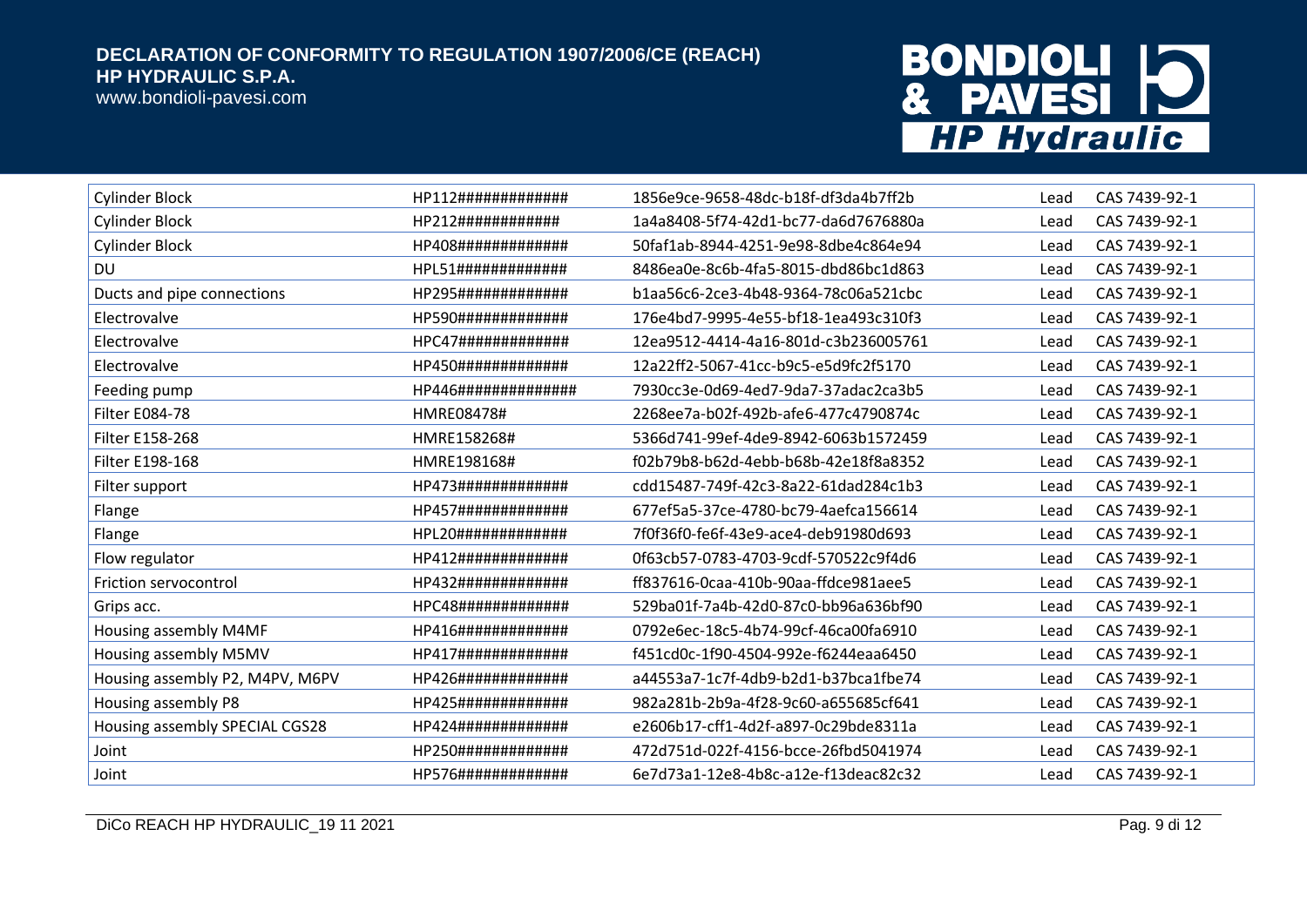

| Max. valve             | HP586#############   | 45b073c1-4b65-41e2-a64d-f09ee562925f | Lead | CAS 7439-92-1 |
|------------------------|----------------------|--------------------------------------|------|---------------|
| Nipples and screws     | HP276#############   | e93339ad-da03-490a-825d-f2a5eba6bc7b | Lead | CAS 7439-92-1 |
| Nut                    | HP246#############   | 7a4ee4fd-3890-4606-ae51-65c29660a791 | Lead | CAS 7439-92-1 |
| Nut                    | HP529#############   | dec22c44-762f-43ff-9840-9d4864968b2e | Lead | CAS 7439-92-1 |
| Oil seal support       | HP292#############   | 89a03848-24b7-4697-9ac3-62bda815ecee | Lead | CAS 7439-92-1 |
| Orifice, flow limiters | HP290#############   | 275fe1e9-6f7f-48d0-8cf3-1b491fdea1e8 | Lead | CAS 7439-92-1 |
| Pedal kit              | HP538#############   | 7fdd23f7-5003-4512-81d9-1988380632fd | Lead | CAS 7439-92-1 |
| Pin                    | HP261#############   | 79a03544-247e-4df8-b9cc-778628a761c4 | Lead | CAS 7439-92-1 |
| Pin                    | HP289#############   | 0e13cd24-df35-4391-af36-3cf02da05700 | Lead | CAS 7439-92-1 |
| Pin                    | HP574############### | 92621511-fdb2-4e94-922d-304f75af6d95 | Lead | CAS 7439-92-1 |
| Pin                    | HPC24#############   | 0330d3c0-57f2-44c5-a33a-d1fa48bdbf0e | Lead | CAS 7439-92-1 |
| Piston                 | HP272#############   | 804cb3df-6adb-415e-81e8-c2d06f0e0b48 | Lead | CAS 7439-92-1 |
| Plate                  | HP262#############   | 0b429e20-7934-4b33-af08-5f0ad12e2b16 | Lead | CAS 7439-92-1 |
| Plate, cond, screw kit | HPL40#############   | ad4f6698-1633-46bb-b675-5959115526af | Lead | CAS 7439-92-1 |
| Plug                   | HP293#############   | ce20fcf2-f46e-4d43-938d-2df6eb0004c8 | Lead | CAS 7439-92-1 |
| Plug                   | HP580#############   | b55c8b44-ceb7-4a78-af0d-f2fe85b86ebb | Lead | CAS 7439-92-1 |
| Pred. Z43              | HP454#############   | 606f3a22-1707-4163-8fa1-3c4317a47e8d | Lead | CAS 7439-92-1 |
| Pressure reducer       | HP451#############   | ed654b6a-1460-4f20-831e-201c8febc2ea | Lead | CAS 7439-92-1 |
| Pressure reducer       | HP591#############   | 1c42d9e4-c1fc-4dba-a94d-f4d45e1a41b4 | Lead | CAS 7439-92-1 |
| Regulator group        | HP467#############   | ff0feb6b-f231-489e-ae67-5577907d8a85 | Lead | CAS 7439-92-1 |
| Regulator group        | HPC42#############   | d7fbff5b-db60-4751-9d4a-23a3c01b3d1d | Lead | CAS 7439-92-1 |
| Reinforced ring        | HPL29#############   | 1655201c-4072-4157-b71a-2c56c8e10aae | Lead | CAS 7439-92-1 |
| Resin-coated sensor    | HP55401300##         | 8d901a88-ccb6-4a78-965f-52d29a5a0bf3 | Lead | CAS 7439-92-1 |
| Retrofitting spring    | HP407#############   | 9a9ec79e-83f8-41d1-88f8-0719fd58e461 | Lead | CAS 7439-92-1 |
| Roller cage            | HP430#############   | 8959fa9c-fd62-4893-841f-0ec2d0d587b9 | Lead | CAS 7439-92-1 |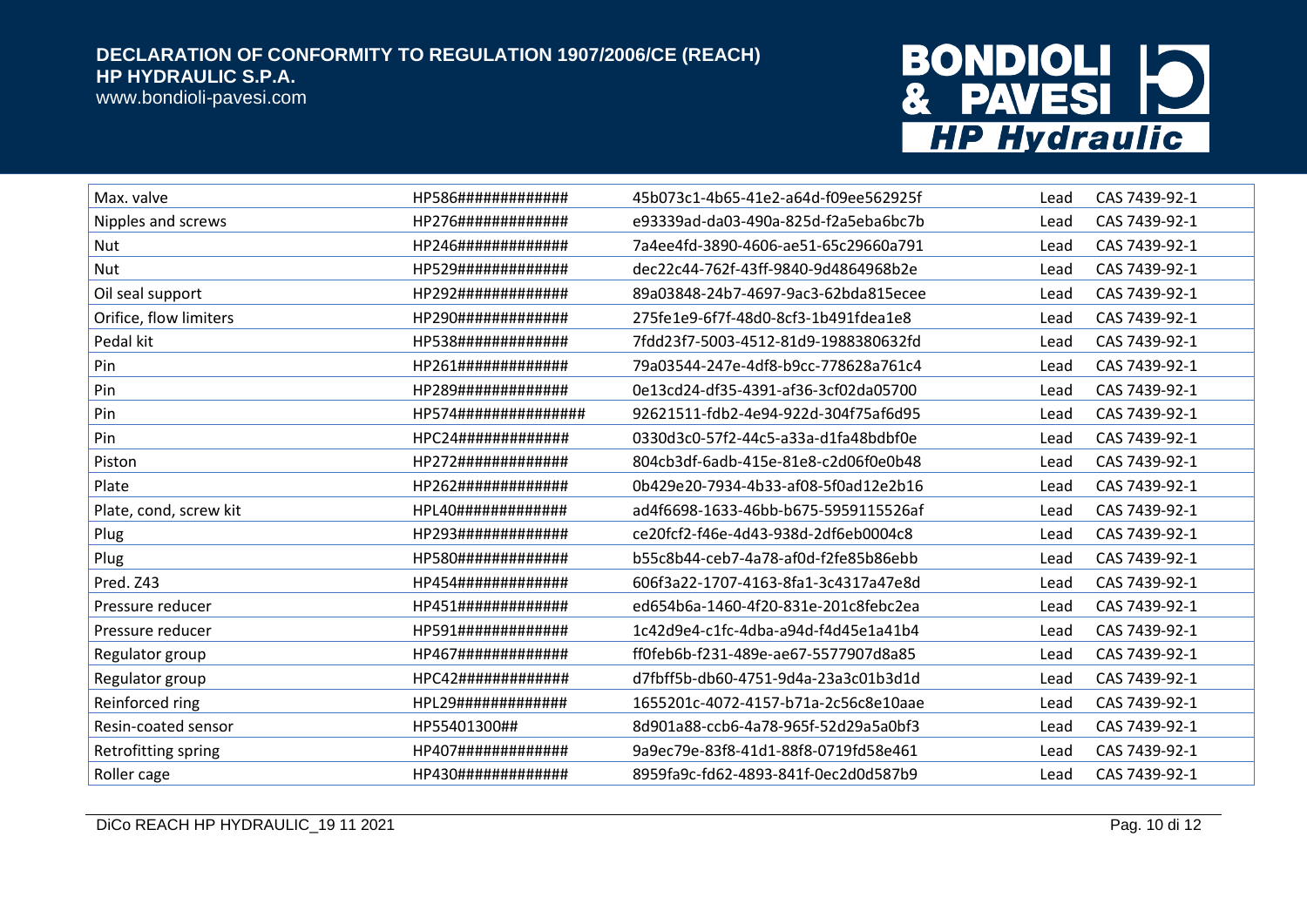

| Rotating group                         | HP466#############     | f1c6f04a-72e5-4e57-9f60-713b6bbcf3fb | Lead | CAS 7439-92-1 |
|----------------------------------------|------------------------|--------------------------------------|------|---------------|
| SAE A pred                             | HP455#############     | 0af5c4fe-7785-4587-be26-b47c234ed381 | Lead | CAS 7439-92-1 |
| SAE B pred                             | HP456#############     | 8b6d8bd4-7d16-42ec-8af2-72fdc81de7a5 | Lead | CAS 7439-92-1 |
| SAE C pred                             | HP458#############     | 5d22f50c-12c9-432b-b85c-980d5dba88d3 | Lead | CAS 7439-92-1 |
| Screw                                  | HP251#############     | 2e5cd8e5-7aa3-47c4-ba64-834fa4146afd | Lead | CAS 7439-92-1 |
| Screw                                  | HP298#############     | 0c1b5886-6b0e-4671-89d4-ed02101858ae | Lead | CAS 7439-92-1 |
| Screw                                  | HP593#############     | 72917f0b-7a30-47ae-ac07-2c64aba03c88 | Lead | CAS 7439-92-1 |
| Seal kit                               | HP486#############     | 6090af94-43c8-48b8-84aa-587decab7ec0 | Lead | CAS 7439-92-1 |
| Seal kit                               | HPL48#############     | 648ec47d-fbc0-438c-be32-899f1fef4ebc | Lead | CAS 7439-92-1 |
| Sensor                                 | HP442#############     | c39dbfde-da56-4570-bf6a-c4a30b0299e3 | Lead | CAS 7439-92-1 |
| Sensor                                 | HPE50#############     | c1d7dd8f-2317-4359-a533-46d26de8aa75 | Lead | CAS 7439-92-1 |
| Sensor                                 | HPE55#############     | 142d39eb-360d-4302-8e81-4894f8b74280 | Lead | CAS 7439-92-1 |
| Servo flow reducer                     | HP472#############     | 8c8e3d4a-418a-4842-b949-9adae686daff | Lead | CAS 7439-92-1 |
| Servo group                            | HP471#############     | 0a8a6124-890c-4e5b-9ca4-9fa352c3784f | Lead | CAS 7439-92-1 |
| Servo piston                           | HP441#############     | 913828c8-1a6e-4e14-9999-d3f62011df66 | Lead | CAS 7439-92-1 |
| Servo piston P6                        | HPS13######            | 9cd5a2a5-158c-4125-84ab-f04972ced265 | Lead | CAS 7439-92-1 |
| Shaft                                  | HP404#############     | 71f642fb-c138-4ad7-bcf1-933b44804d84 | Lead | CAS 7439-92-1 |
| <b>Small Parts</b>                     | HP243#############     | 31f3cdae-5d88-4faf-aba1-47afc5d5c669 | Lead | CAS 7439-92-1 |
| <b>Small Parts</b>                     | HP499#############     | 9147860a-d183-4181-806e-9fb951e76f92 | Lead | CAS 7439-92-1 |
| <b>Small Parts</b>                     | HPL00#############     | d5ed98ce-c5c4-4535-852e-8cc34a86cfac | Lead | CAS 7439-92-1 |
| Spare Parts for HM products_HMW series | $HMW26$ ############## | 056330bf-fb3b-4203-8df3-84d214a87828 | Lead | CAS 7439-92-1 |
| Spare Parts for HM products_HMW series |                        | 63f4f41f-54b5-4d10-96e8-c1c9d8942840 | Lead | CAS 7439-92-1 |
| Spare Parts for HM products_HMW series | HMW29#############     | ba8e7268-f22f-49b5-a8cd-fc03a5e6a498 | Lead | CAS 7439-92-1 |
| Swashplate                             | HP438#############     | 68d33436-67e5-467c-ac32-16c5ea3e5076 | Lead | CAS 7439-92-1 |
| Swashplate pusher                      | HP470#############     | d63c159c-7bda-408c-98ce-9f246a1dc8cb | Lead | CAS 7439-92-1 |